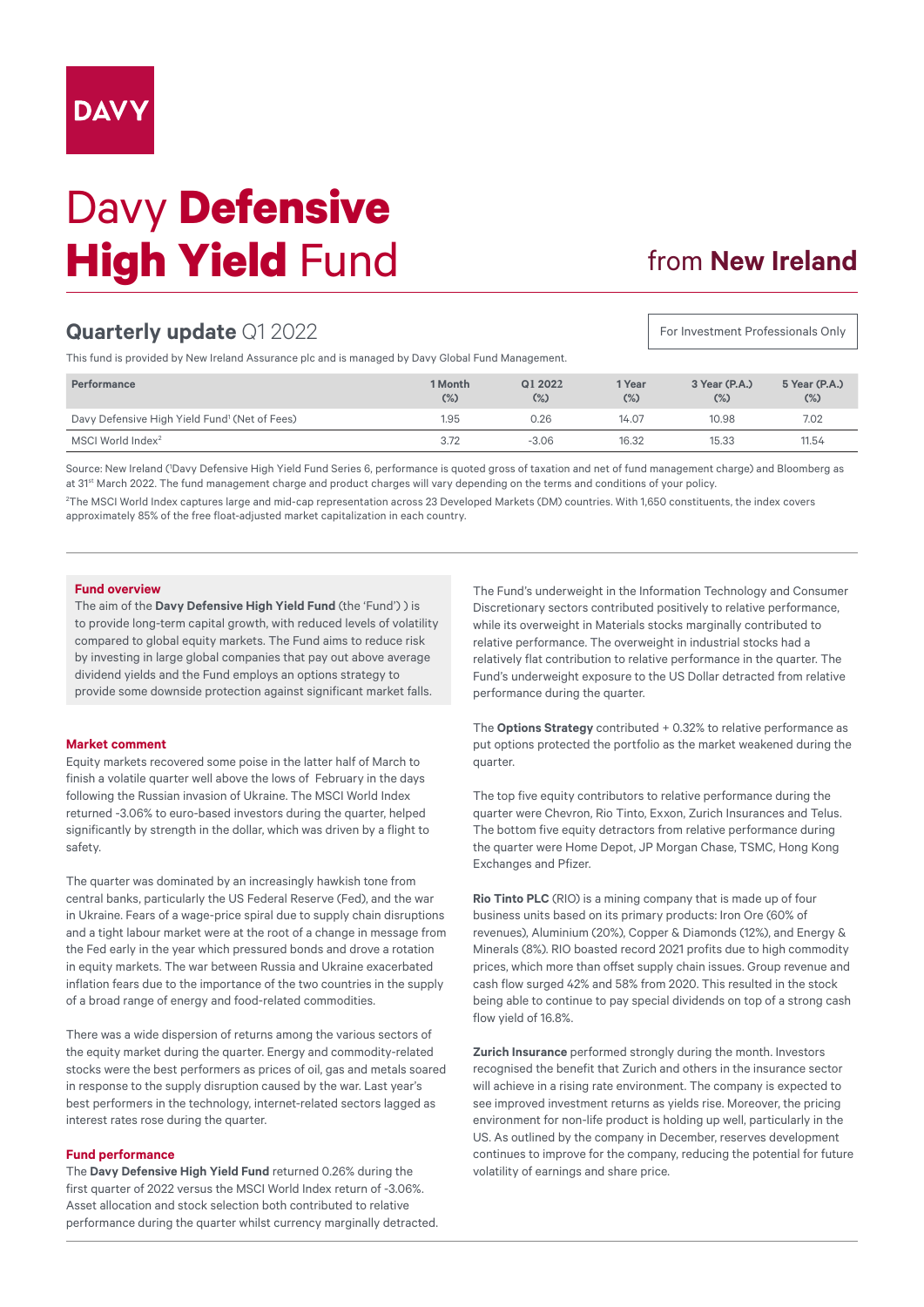**Home Depot Inc.** (HD) is the world's largest home improvement retailer, with c. 2,200 stores in the US, Canada, and Mexico. It offers an assortment of building materials, home improvement products, lawn and garden products, and decor products, as well as home improvement installation services, tool and equipment rental. Our view is that it is a high-quality stock which scores well on sustainability measures. A typical store is interconnected with its e-commerce business. This integrated business model is expected to insulate the retailer from online competition. HD's latest results were in line with expectations, but management's outlook for 2022 was viewed as being too conservative and the stock weakened somewhat during the quarter after a very strong performance in 2021.

**Taiwan Semiconductor Manufacturing Co.** (TSMC) is one of the world's largest semi-conductor foundries with an excellent sustainability record. TSMC is firmly positioned as the key enabler of the new computing revolution in the semiconductor industry, with multiple architectures, chip platforms and design teams competing to push computing and AI innovation. After a strong 2020, where the stock re-rated sharply, and further strength in 2021, the stock weakened in the first quarter. The company's earnings guidance for this year beat lofty market expectations on revenue, growth, and capex. We think that this should position TSMC for strong growth into the next few years, ultimately allowing the company to outgrow the Foundry industry significantly in 2022 and beyond.

#### **Sample portfolio transactions**

During the quarter we added engine manufacturer and distributor, Cummins, to the portfolio. The company score well on our quality metrics, has an excellent record of cash generation and dividend payments and is an industry pioneer in clean tech and sustainability. We funded the purchase through a sale of Exxon. Exxon's share price has recovered strongly over the past 18 months and the dividend yield premium to the market has largely corrected.

#### **The QQE perspective**

The change in tone within the equity market at the start of the year was very much on the side of continued economic expansion and rising rates. The war in Ukraine has cast a shadow on growth prospects, particularly within Europe, and exacerbated what is now seen as the "inflation problem". We saw avoiding deflation as the aim of the zero interest rates and quantitative easing policies of past two years.

Our quality model guides stock selection within our equity portfolios. It assigns a quality rank to each stock in a broad universe based on four pillars of Profitability, Persistence, Protection and People. In the first quarter, the People pillar, which rates companies based on capital allocation, was the best performing of the four pillars. In the past, such outperformance has reflected investor confidence in the economic cycle. This is an important support to markets as we enter another quarterly earnings season during which company managements face heightened risks. Against this uncertain background, we are confident that our quality framework will stand our clients in good stead.

| <b>Calendar Year Performance</b>              | 2021 (%) | 2020 (%) | 2019 (%) | 2018 (%) | 2017 (%) |
|-----------------------------------------------|----------|----------|----------|----------|----------|
| Davy Defensive High Yield Fund3 (Net of fees) | 23.4     | $-0.3$   | 21.5     | $-2.9$   | $-2.7$   |
| MSCI World Index (EUR)                        | 31.1     | 6.3      | 30.0     | $-4.11$  | 7.5      |
| Chevron Corp                                  | 46.3     | $-26.0$  | 15.3     | $-9.8$   | 10.6     |
| Rio Tinto Plc                                 | 0.6      | 30.6     | 35.4     | 0.3      | 31.5     |
| Exxon Mobil Corp                              | 57.6     | $-36.2$  | 7.3      | $-15.1$  | $-3.8$   |
| Zurich Insurances Group AG                    | 12.8     | 0.3      | 43.6     | 4.8      | 12.5     |
| <b>Telus Corp</b>                             | 23.6     | 5.2      | 16.3     | $-0.6$   | 16.3     |
| Home Depot                                    | 59.5     | 24.5     | 30.5     | $-7.3$   | 44.6     |
| Hong Kong Exchanges                           | 9.3      | 71.6     | 14.6     | $-2.9$   | 33.9     |
| JP Morgan Chase & Co                          | 27.7     | $-5.5$   | 47.3     | $-6.6$   | 26.7     |
| Pfizer Inc                                    | 66.7     | 3.2      | $-6.9$   | 24.8     | 15.9     |
| Taiwan Semiconductor Manufacturer             | 12.1     | 92.7     | 64.8     | $-3.6$   | 42.3     |

Source: New Ireland (<sup>3</sup>Davy Defensive High Yield Fund Series 6, performance is quoted gross of taxation and net of fund management charge), MSCI and Bloomberg as at 31st December 2021 The fund management charge and product charges will vary depending on the terms and conditions of your policy. Performance is quoted in local currency unless otherwise stated.

#### **Warning: Past performance is not a reliable guide to future performance.**

The Davy Defensive High Yield Fund from New Ireland is a life wrapped fund which invests directly in units of the Davy Defensive Equity Income Fund (UCITS), which is managed by Davy Global Fund Management. Discussions around the Fund herein relate to the UCITS fund. This report does not constitute an offer for the purchase or sale of any financial instrument, trading strategy, product or service. No one receiving this report should treat any of its contents as constituting advice or a personal recommendation. It does not take into account the investment objectives or financial situation of any particular person. All investments involve a degree of risk. Equities may involve a high degree of risk and may not be suitable for all investors. Government bonds and cash deposits, although considered the safest assets, are not devoid of risk (e.g. inflation risk, credit risk, currency risk, etc.). There are different reasons why an investor would choose to invest in a particular asset class and each investor must consider the inherent risks therein based on his/her own personal circumstances. The value of these investments can rise as well as fall.

MSCI Inc. (MSCI). Without prior written permission of MSCI, this information and any other MSCI intellectual property may not be reproduced, disseminated or used to create any financial products, including any indices. This information is provided on an 'as is' basis. The user assumes the entire risk of any use made of this information. MSCI, its affiliates and any third party involved in, or related to, computing or compiling the information hereby expressly disclaim all warranties of originality, accuracy, completeness, merchantability or fitness for a particular purpose with respect to any of this information. Without limiting any of the foregoing, in no event shall MSCI, any of its affiliates or any third party involved in, or related to, computing or compiling the information have any liability for any damages of any kind. MSCI and the MSCI indexes are services marks of MSCI and its affiliates.